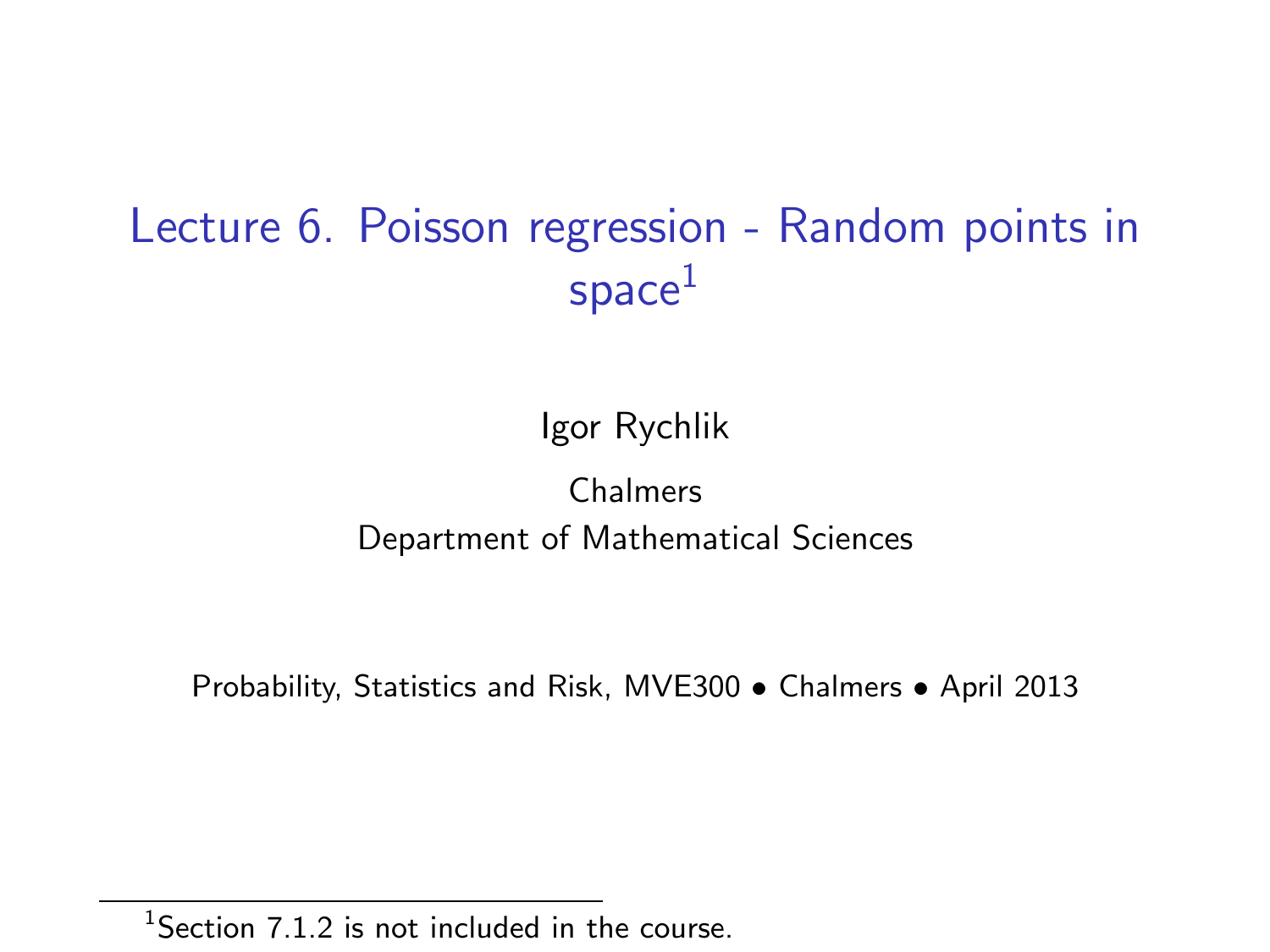## Counting number of events N:

**Data:** Suppose we have observed values of  $N_1, \ldots, N_k$ , which are equal to  $n_1, n_2, \ldots, n_k$ , say. The first assumption is that  $N_i$  are independent Poisson with constant mean  $m$  (the same as N has). Suppose that the test for over-disperion leads to rejection of the hypothesis that  $N_i$  are iid Poisson. Overdispertion can be caused by variable mean of  $N_i$  or that Poisson model is wrong. What can we do?

The first step is to assume that  $N_i$  are Poisson but have different  $expectations$   $m<sub>i</sub>$ .

Little help for predicting future unless one can model variability of  $m<sub>i</sub>!$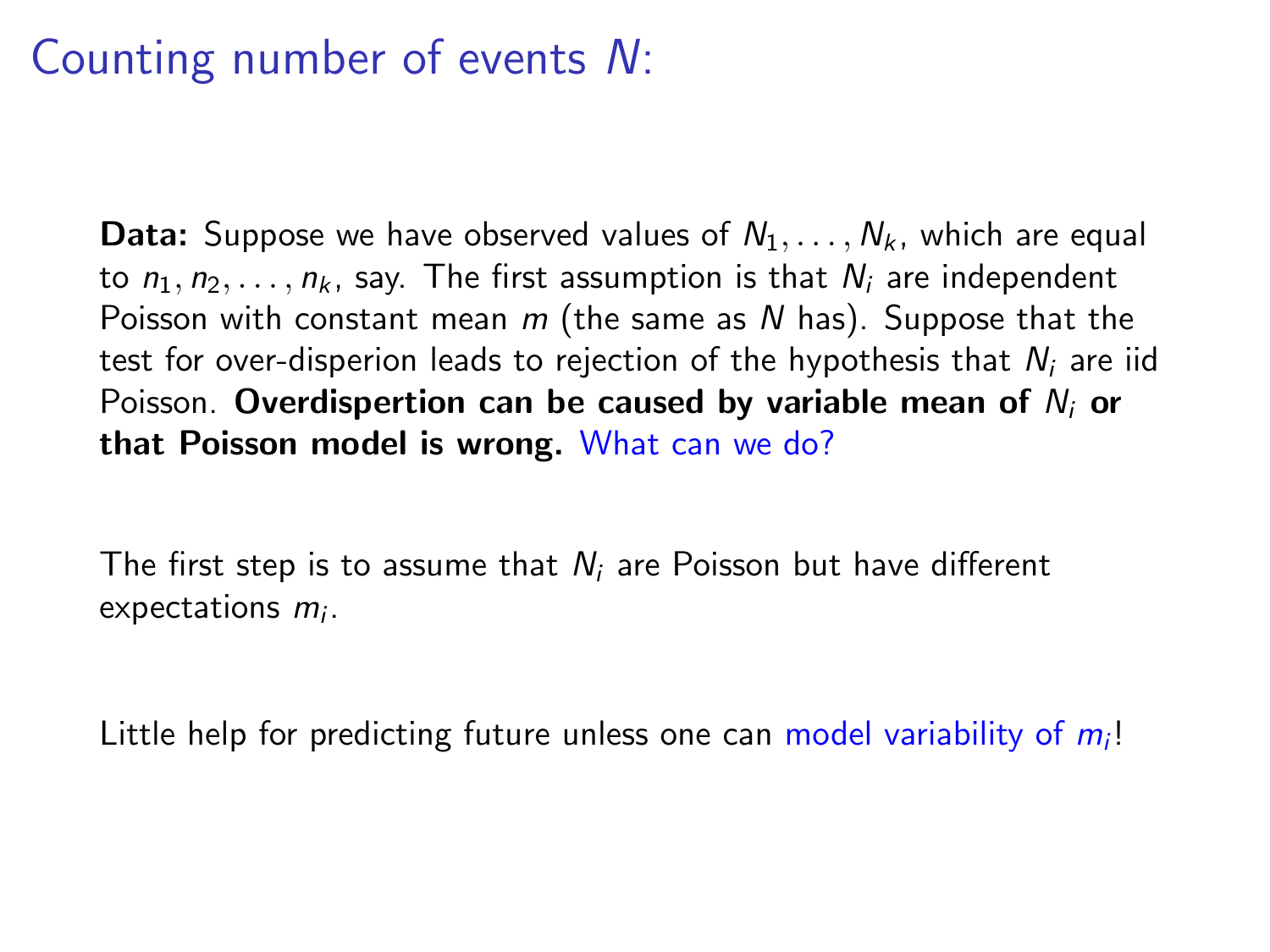# Check Exposure:

When we compared number of perished in traffic 1998 in US  $(N_{US})$  and Sweden  $(N_{SF})$  the numbers were very different (14500, 500, resp.). This was explained by different numbers of peoples leaving in the countries.

In order to compare risks one tries to find a suitable measure of exposure to the hazard and study the rate of accidents $^2. \,$  For example in case of traffic a particularly useful measure of exposure is the total number of kilometers driven during a year. In other situations, e.g. in biology, one may count the number of tree species in a forest, and the rate would be the number of species per square kilometer.

We found that 1998 the rate in US was about 1 person per  $100 \cdot 10^6$  km driven while in Sweden, 1 per  $125 \cdot 10^6$  km. The rates are close but (is the difference significant or could one assume that rates in both countries are the same?)

 $2R$ ate is a count of events occurring to a particular unit of observation, divided by some measure of that unit's exposure.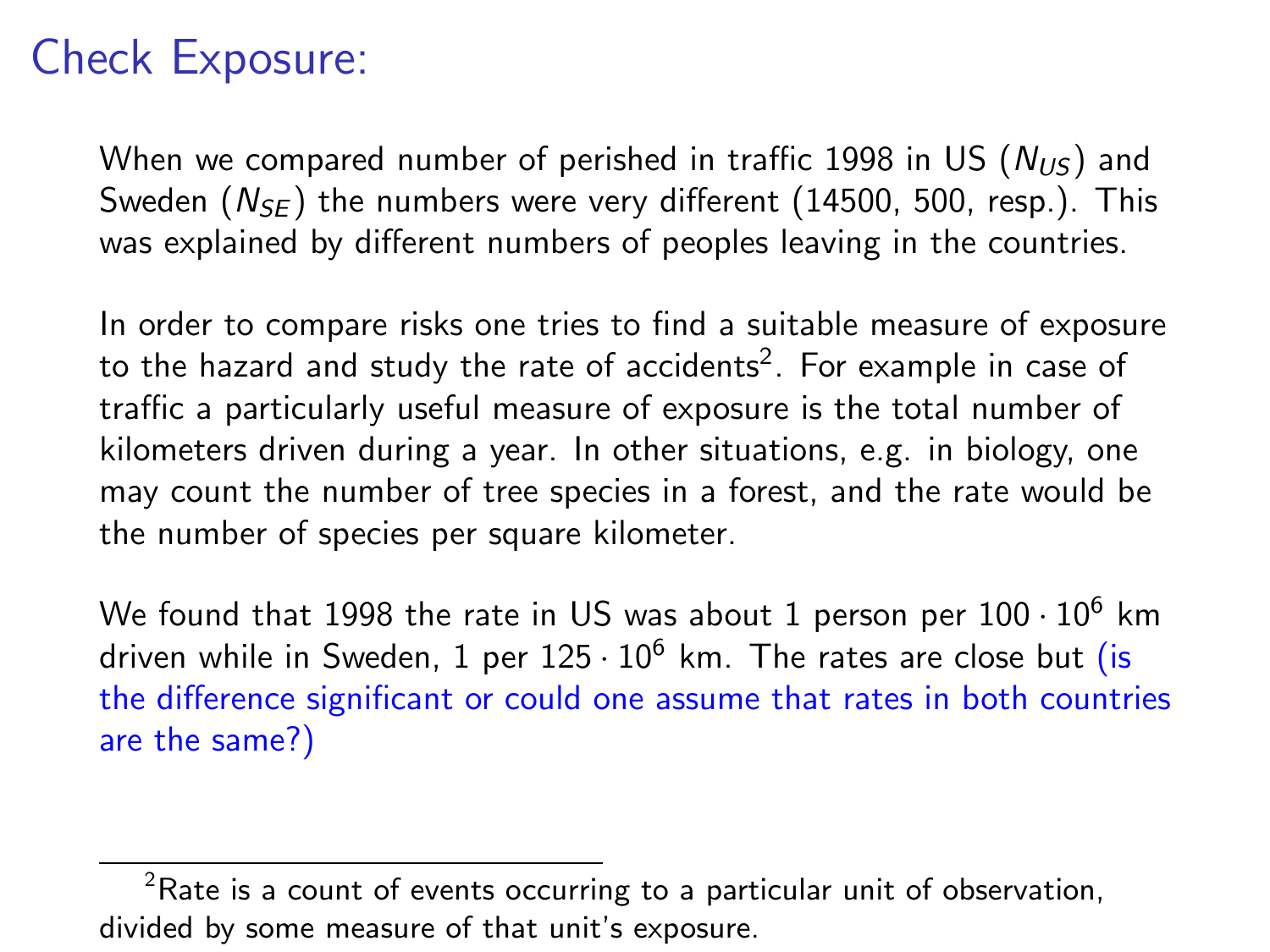## Simple case of two counts  $N_1$  and  $N_2$ :

Suppose that  $N_i \in Po(m_i)$ ,  $i = 1, 2$ . In general  $m_1 \neq m_2$ . There are two natural simple models for  $m<sub>i</sub>$ :

$$
\blacktriangleright \text{ Model I: } m_1 = m_2 = m
$$

$$
\triangleright \text{ Model II: } m_1 = \lambda t_1 \text{ and } m_2 = \lambda t_2.
$$

Here  $t_1, t_2$  are known exposures for the two counts.

Two hypothesis are of interest: does the data contradicts Model I or Model II? If yes then and one draws conclusion that  $m_1$  and  $m_2$  need to be estimated separately.

We will present a test quantity, called **Deviance**, which is a difference between values of the log-likelihoods for the compared models. Let first recall the ML-estimation of parameters in Poisson distribution.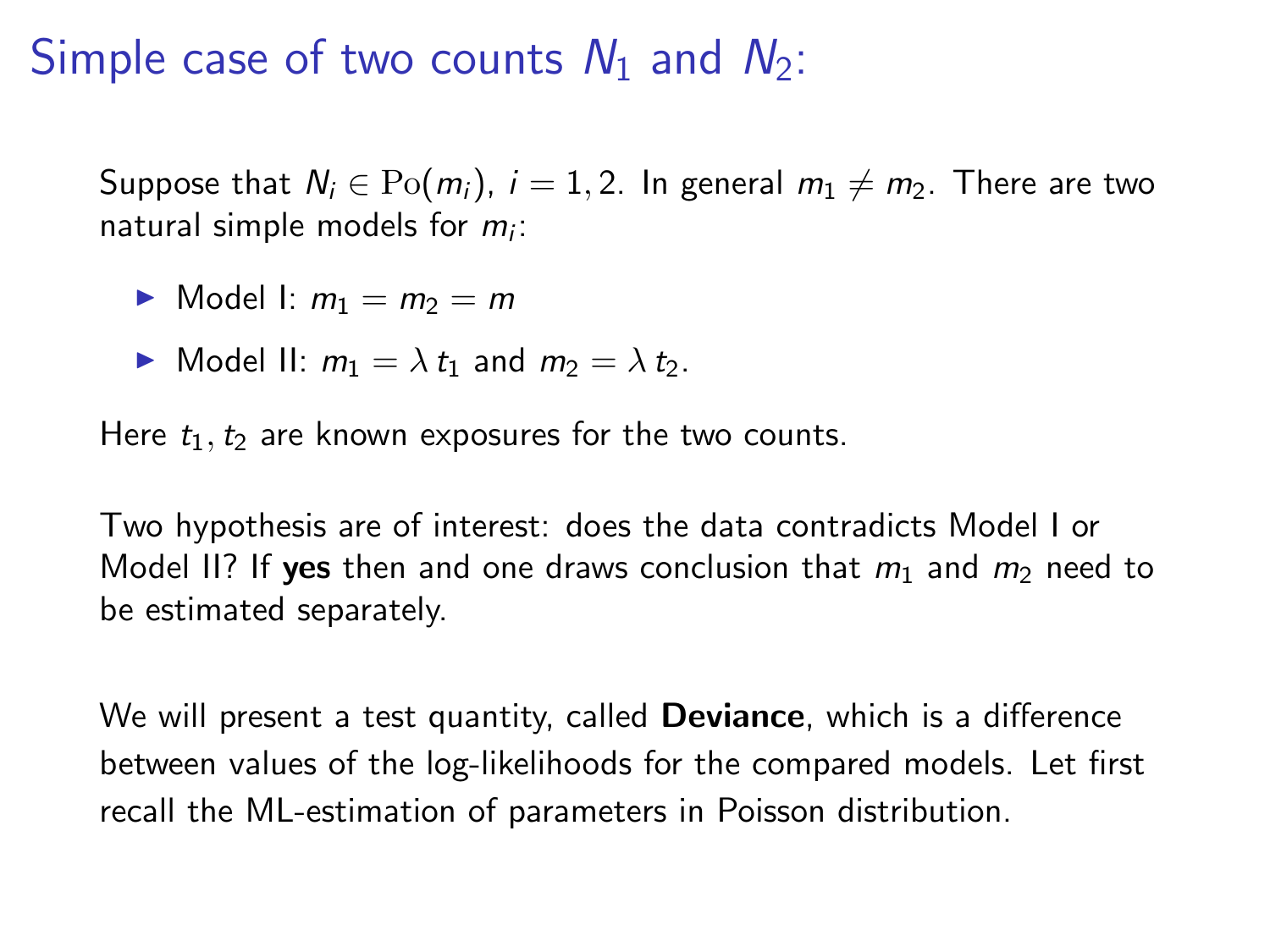## Parametric modeling - log-likelihood  $I(\theta) = \ln(L(\theta))$ :

Suppose  $N_i \in Po(m_i)$ ,  $i = 1, ..., k$ , are independent and that one has observed  $N_i = n_i$ . In general  $m_i$  can take different values.

#### Schema how to define log-likelihood function:

$$
I(\theta) : \theta \longmapsto (m_1, \dots, m_k) \longmapsto I(m_1, \dots, m_k),^3
$$

where  $\theta$  is a parameter (or vector of parameters). Functions  $m_i(\theta)$  are models of the expected value variability.

Examples:

\n- $$
\blacktriangleright
$$
 1)  $\theta = m$ ,  $m_i(\theta) = m$ ;\n- $\blacktriangleright$  2)  $\theta = (\beta_0, \beta_1)$ ,  $m_i(\theta) = \exp(\beta_0 + \beta_1 \cdot i)$
\n- $\blacktriangleright$  3)  $\theta = (m_1, \ldots, m_k)$ ,  $m_i(\theta) = m_i$ .
\n

$$
{}^{3}I(m_1,\ldots,m_k)=\sum n_i\ln m_i-\sum m_i-\sum\ln n_i!
$$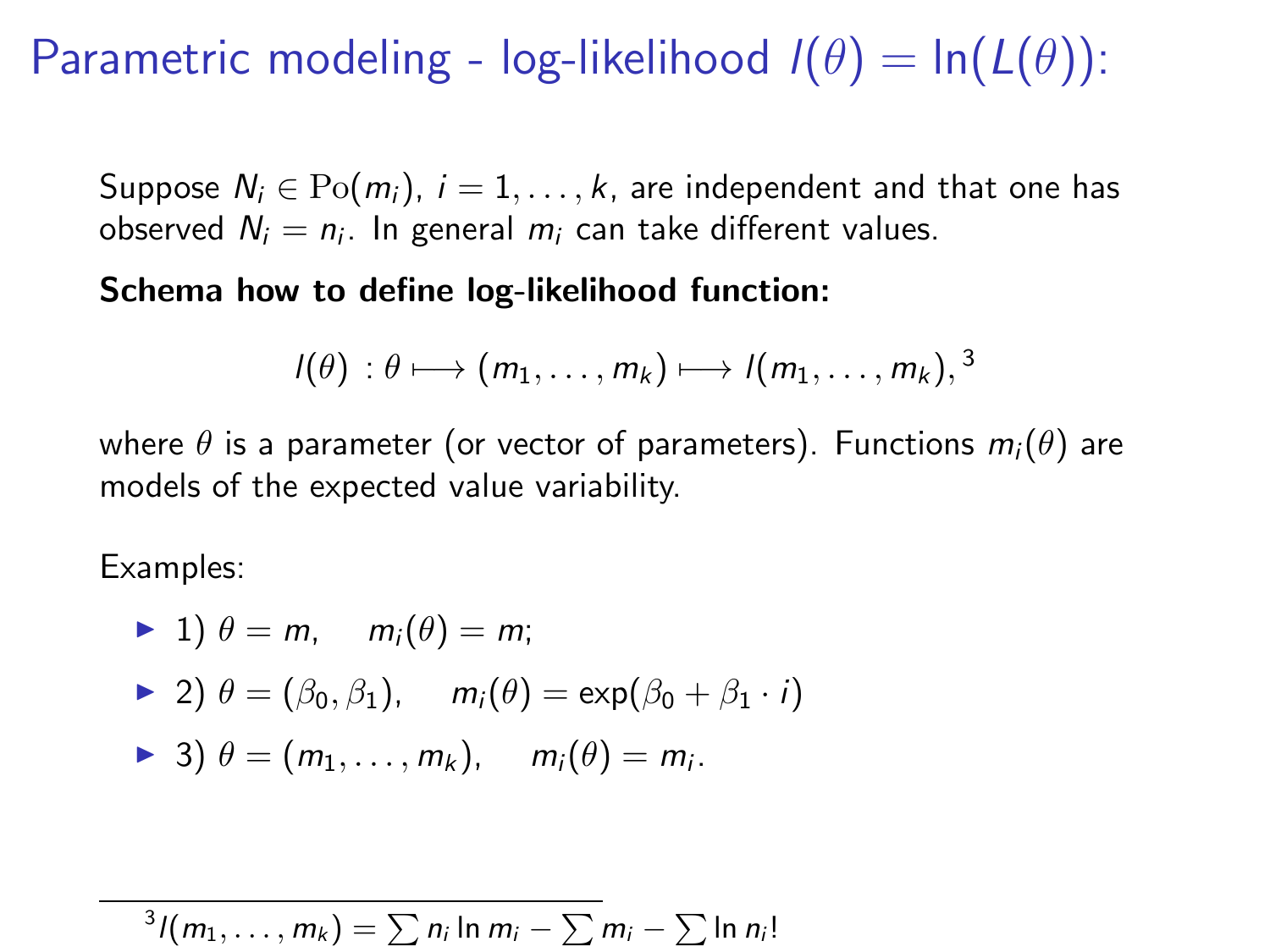# Finding ML-estimates  $\theta^*$  of parameters:

The ML-estimate  $\theta^*$  of  $\theta$  is the solution of equation system  $\dot{l}(\theta^*)=0$ . For example:

$$
\blacktriangleright 1) \theta = m, \quad \theta^* = \sum n_i / k.
$$

► 2)  $\theta = (\beta_0, \beta_1)$ ,  $\beta_0^*, \beta_1^*$  has to be solved numerically.

$$
\blacktriangleright 3) \theta = (m_1, \ldots, m_k), \quad m_i^* = n_i.
$$

#### Which model should one choose?

Intuitively - likelihood corresponds to odds for parameters: if fraction of likelihood  $L(\theta_1)/L(\theta_2) >> 1$  it means that we believe much more in the first values of parameters than in the second ones. Now

$$
L(\theta_1)/L(\theta_2) \gg 1 \Longleftrightarrow \ln(L(\theta_1)/L(\theta_2)) = l(\theta_1) - l(\theta_2) \gg 0
$$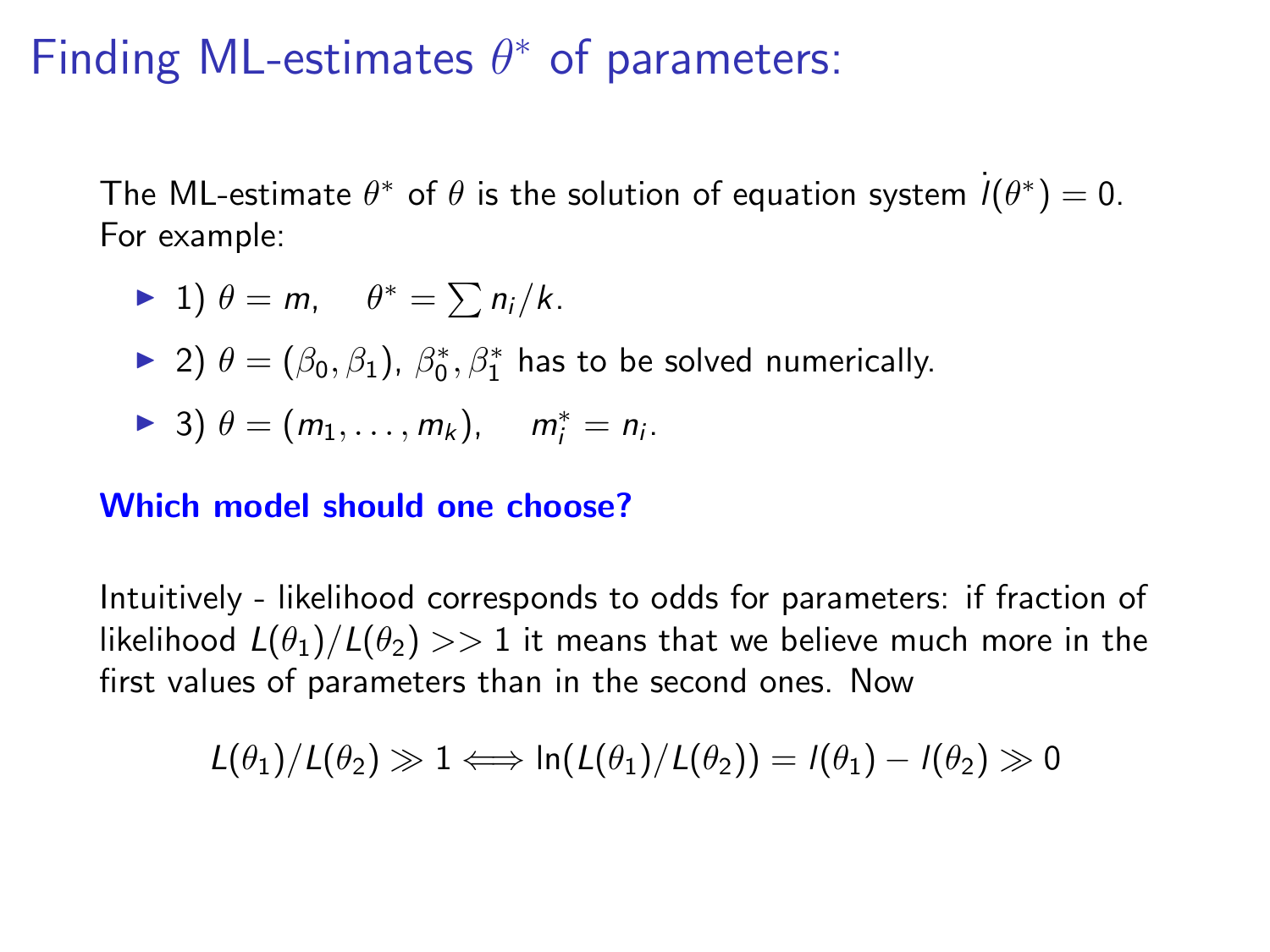### Deviance:

Suppose we wish to choose between a simple model (marked  $\varsigma$ ) and more complex one (marked  $_c$ ) (which include simpler model as a special case).

$$
\theta_{\mathbf{c}} \longrightarrow (m_1(\theta_{\mathbf{c}}), \dots, m_k(\theta_{\mathbf{c}})) \longmapsto l(\theta_{\mathbf{c}}),
$$
  

$$
\theta_{\mathbf{s}} \longrightarrow (m_1(\theta_{\mathbf{s}}), \dots, m_k(\theta_{\mathbf{s}})) \longmapsto l(\theta_{\mathbf{s}}),
$$

The maximum likelihood of the parameters are  $\theta_{\bf s}^*$  and  $\theta_{\bf c}^*$  and the values of log likelihoods

$$
I(\theta_{\mathbf{c}}^*) = \sum n_i \ln m_i(\theta_{\mathbf{c}}^*) - \sum n_i - \sum \ln n_i!
$$
  

$$
I(\theta_{\mathbf{s}}^*) = \sum n_i \ln m_i(\theta_{\mathbf{s}}^*) - \sum n_i - \sum \ln n_i!
$$

If DEV = 2  $(l(\theta_{\mathbf{c}}^*) - l(\theta_{\mathbf{s}}^*)) = 2 \sum n_i (ln m_i(\theta_{\mathbf{c}}^*) - ln m_i(\theta_{\mathbf{s}}^*)) > \chi^2_{\alpha}(f)$ 

then more complex model explains data better than the simpler one does (with approximative significance  $1 - \alpha$ ). Here f is the difference between the dimensions of  $\theta_{\mathbf{c}}$  and  $\theta_{\mathbf{s}}$ . In our example simple model has dimension 1 while the complex dimension k hence  $f = k - 1$ .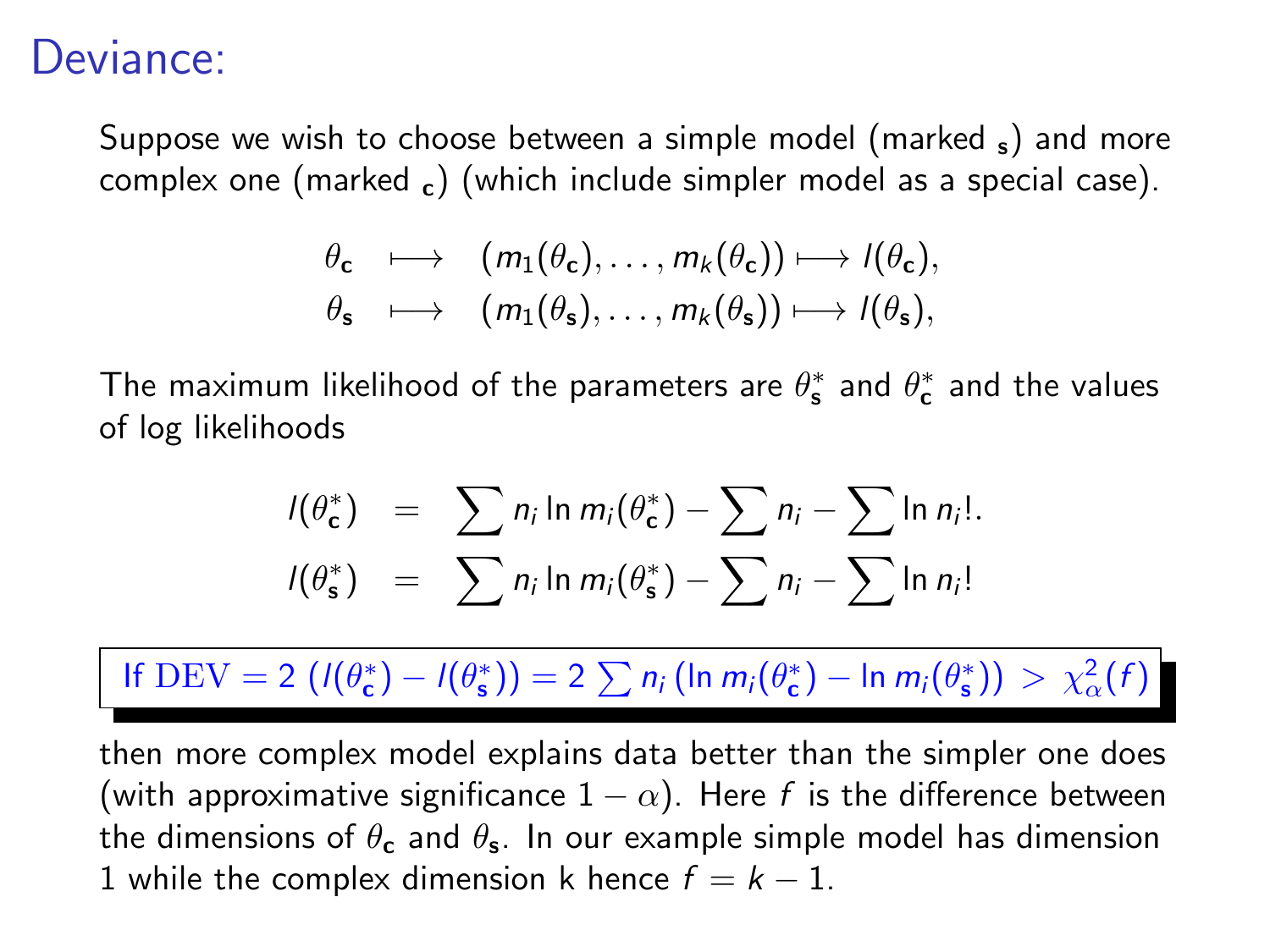### Numbers of perished in traffic 1998 in US and Sweden

Let  $N_{US} \in \text{Po}(m_{US})$ ,  $N_{SE} \in \text{Po}(m_{SE})$ . Observed numbers are about  $n_{US} = 41500$  while  $n_{SE} = 500$ . Exposures were  $t_{US} = 4.14 \cdot 10^{12}$ ,  $t_{SE} = 0.0625 \cdot 10^{12}$  [km], respectively.

 $\triangleright$  The "simple model" postulates that the rates of fatal accidents are the same in both countries, i.e.  $m_{US} = \lambda \cdot t_{US}$  and  $m_{SE} = \lambda \cdot t_{SE}$ .

$$
\lambda^* = \frac{n_{US} + n_{SE}}{t_{US} + t_{SE}} = 0.9994 \cdot 10^{-8}, \quad [\text{km}^{-1}].
$$

 $\blacktriangleright$  The "complex model" is that the rates are different, i.e.  $m_{US} = \lambda_{US} \cdot t_{US}$  and  $m_{SE} = \lambda_{SE} \cdot t_{SE}$ .

$$
\lambda^*_{\text{US}} = \frac{n_{\text{US}}}{t_{\text{US}}} = 1.000 \cdot 10^{-8}, \quad \lambda^*_{\text{SE}} = \frac{n_{\text{SE}}}{t_{\text{SE}}} = 0.8 \cdot 10^{-8} [\text{km}^{-1}].
$$

#### (Deviance will be computed on the blackboard!) $4$

 $^4\mathrm{DEV}=27.51,~f=2-1,$  with  $\alpha=0.01,~\mathrm{DEV}>\chi^2_\alpha(1)=6.635,$  we reject hypothesis that rates in US and Sweden are the same.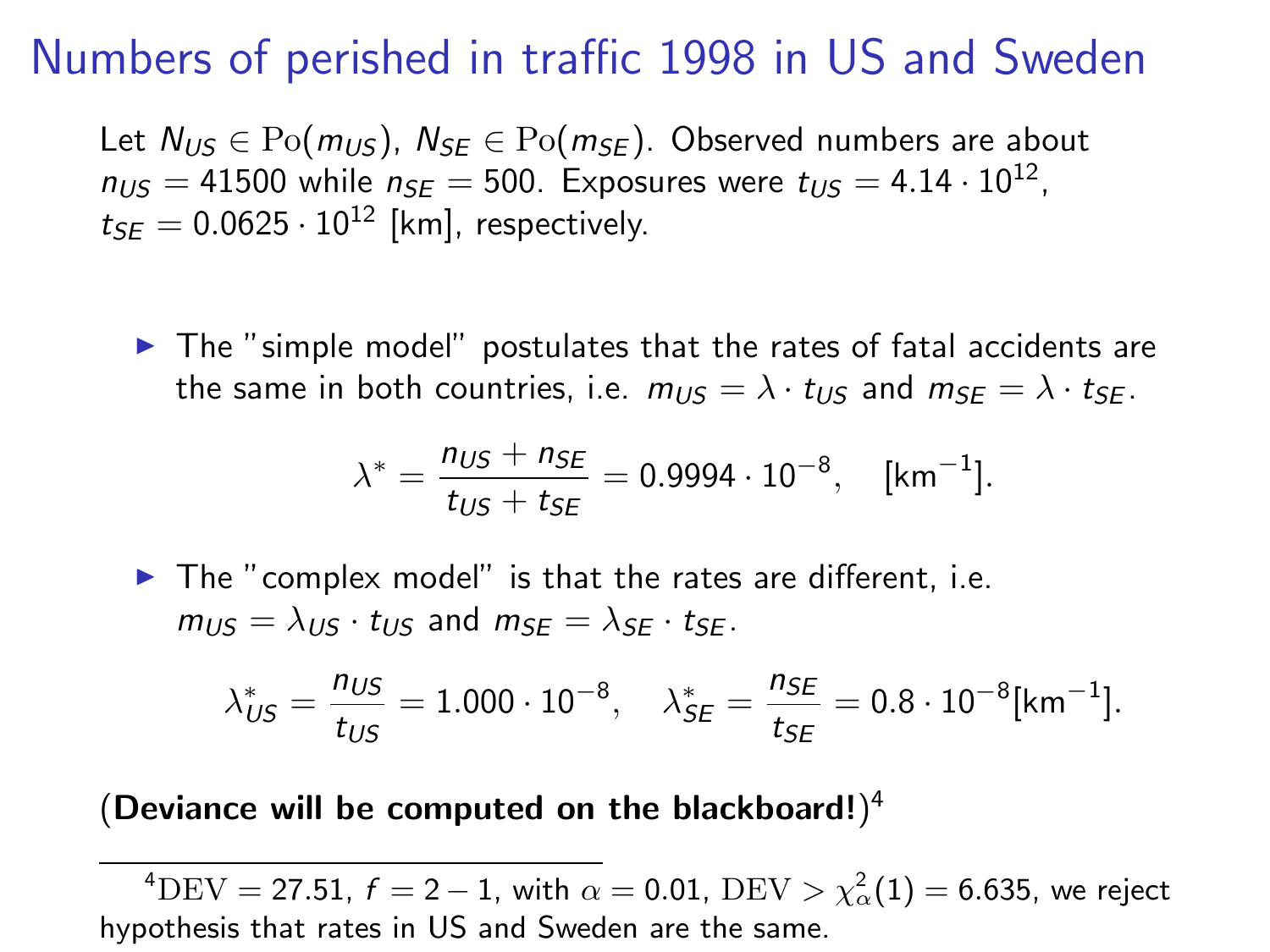### Numbers of railway accidents

Authorities are interested in the impact of usage of different track types. Data consists of derailments of passenger trains  $1$  January  $1985 - 1$  May 1995. There were  $n_1 = 15$  derailments on welded track with concrete sleepers and  $n_2 = 25$  welded track with wooden sleepers. Assume that  $N_1 \in \text{Po}(m_{con})$  while  $N_2 \in \text{Po}(m_{mod})$  are independent.

In The "simple model" is that  $m_{con} = m_{wood} = m$ 

$$
m^* = \frac{n_{con} + n_{wod}}{2} = 20.
$$

 $\blacktriangleright$  The "complex model" is that the means are different, i.e.  $m_{con} \neq m_{wood}$ 

$$
m_{con}^* = n_{con} = 15
$$
,  $m_{wod}^* = n_{wod} = 25$ .

 $\mathsf{DEV} = 2 \cdot 15 (\mathsf{ln} \, 15 - \mathsf{ln} \, 20) + 2 \cdot 25 (\mathsf{ln} \, 25 - \mathsf{ln} \, 20) = 2.53 < \chi^2_{0.05}(1) = 3.84.$ 

The complex model is not better. Are both truck equally safe? $5$  $^5$ No,  $t_{con}=4.21\cdot10^8$ ,  $t_{mod}=0.8\cdot10^8$ , [km],  $\rm{DEV}=40.9$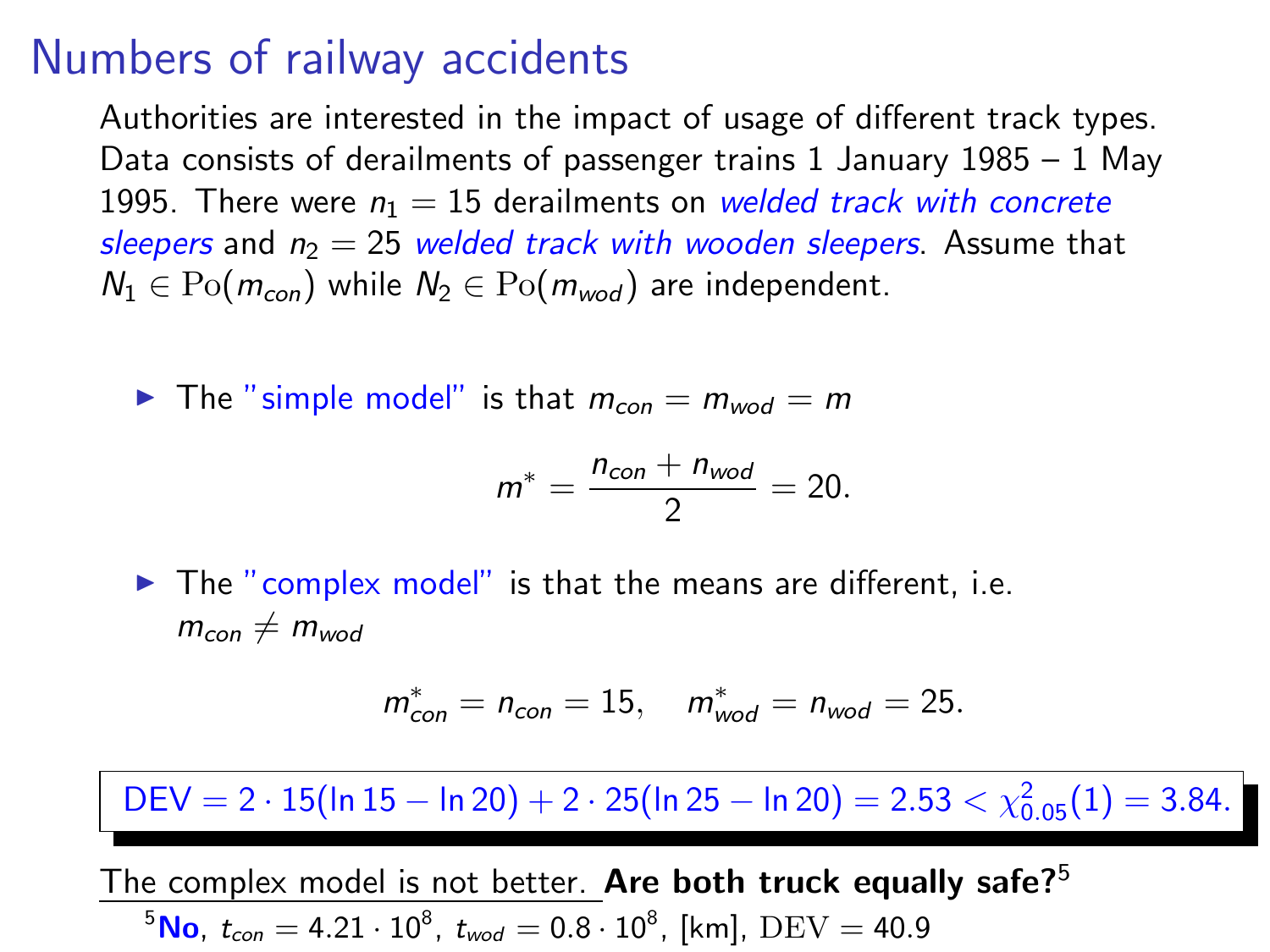### Perished in traffic 1990-2000:

 $N_i$  - number of peoples killed in traffic year 1990 – 2000.

 $t_i$  - total driven distance, in 10<sup>9</sup> km,



Suppose that  $N_i \in \mathrm{Po}(m)$  (impossible but let test)  $\bar{n} = 622.6$  while  $\mathsf{s}_{k-1}^2 =$  8487.5 then approximate confidence interval for  $\mathsf{V}[N]/\mathsf{E}[N]$  is

$$
(0.024 =) \frac{\bar{n}}{s_{k-1}^2} \frac{\chi^2_{1-\alpha/2}(k-1)}{k-1} \le \frac{V[N]}{E[N]} \le \frac{\bar{n}}{s_{k-1}^2} \frac{\chi^2_{\alpha/2}(k-1)}{k-1} (= 0.15)
$$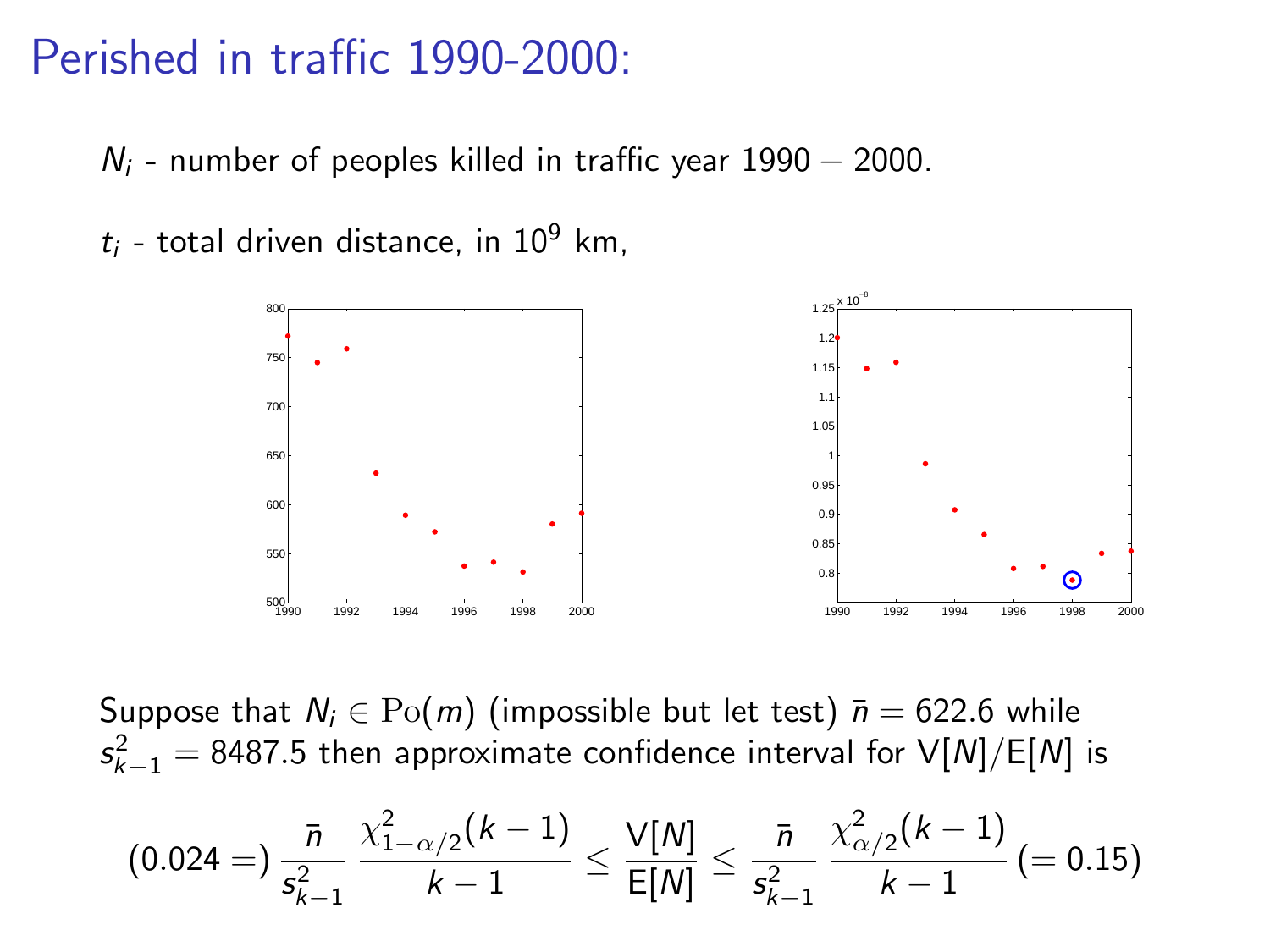## Modelling:

Data: for  $i = -5, -4, \ldots, 4, 5$ :

ni : [772 745 759 632 589 572 537 541 531 580]  $t_i$ : [64.3 64.9 65.5 64.1 64.9 66.1 66.5 66.7 67.4 69.6]

Modelling  $E[N_i] = m_i$ , viz. define a function:  $\theta \longmapsto (m_1, \dots, m_k)$ :

\n- 1) 
$$
\theta_{s1} = (\beta_0, \beta_1), \quad m_i(\theta) = \exp(\beta_0 + \beta_1 \cdot i)
$$
\n- 2)  $\theta_{s2} = (\beta_0, \beta_1, \beta_2), \quad m_i(\theta) = \exp(\beta_0 + \beta_1 \cdot i + \beta_2 \cdot t_i)$
\n- 3)  $\theta_c = (m_1, \ldots, m_k), \quad m_i(\theta) = m_i.$
\n

ML-estimates are:

- ►  $(\beta_0^*, \beta_1^*)$  = (6.42, -0.0364) which means about 3% yearly decrease;
- ►  $(\beta_0^*, \beta_1^*, \beta_2^*)$  =  $(0.85, -0.0828, 0.084)$  which means about 8% yearly decrease but also 8% increase if the total driving length increases by  $10<sup>9</sup>$  km during one year.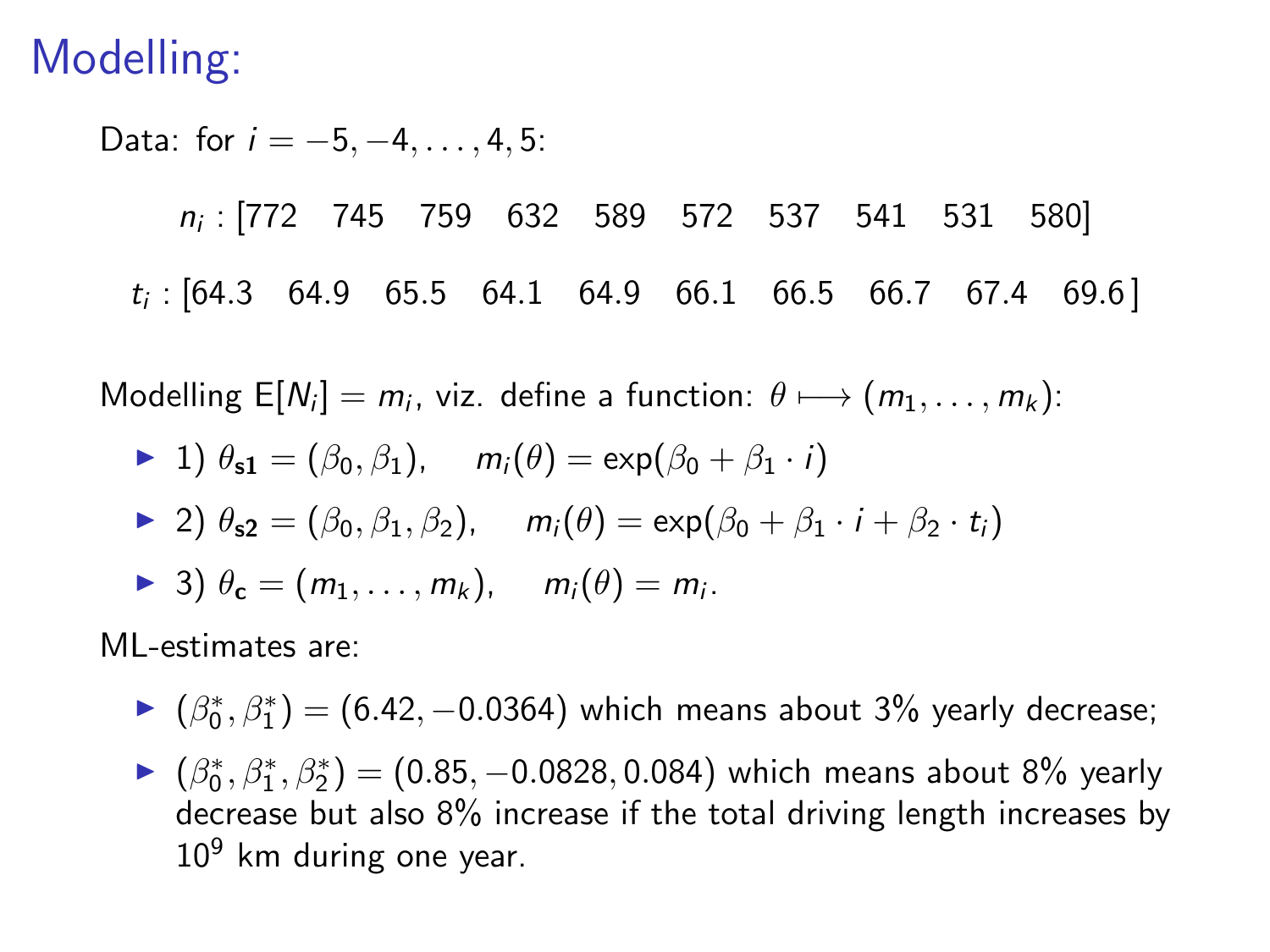## Choice of model:



 $\text{DEV}_1 = 2\left(I(\theta_{\text{c}}^*) - I(\theta_{\text{s}}^*)\right) = 42.25$ compare with  $\chi_{0.05}^{2}(9)=16.92$  (rejection of the simple model!).

 $\text{DEV}_2 = 2\,\left(I(\theta_{\texttt{c}}^*) - I(\theta_{\texttt{s2}}^*)\right) = 6.99$ compare with  $\chi_{0.05}^2(8)=15.51$  (Good model!).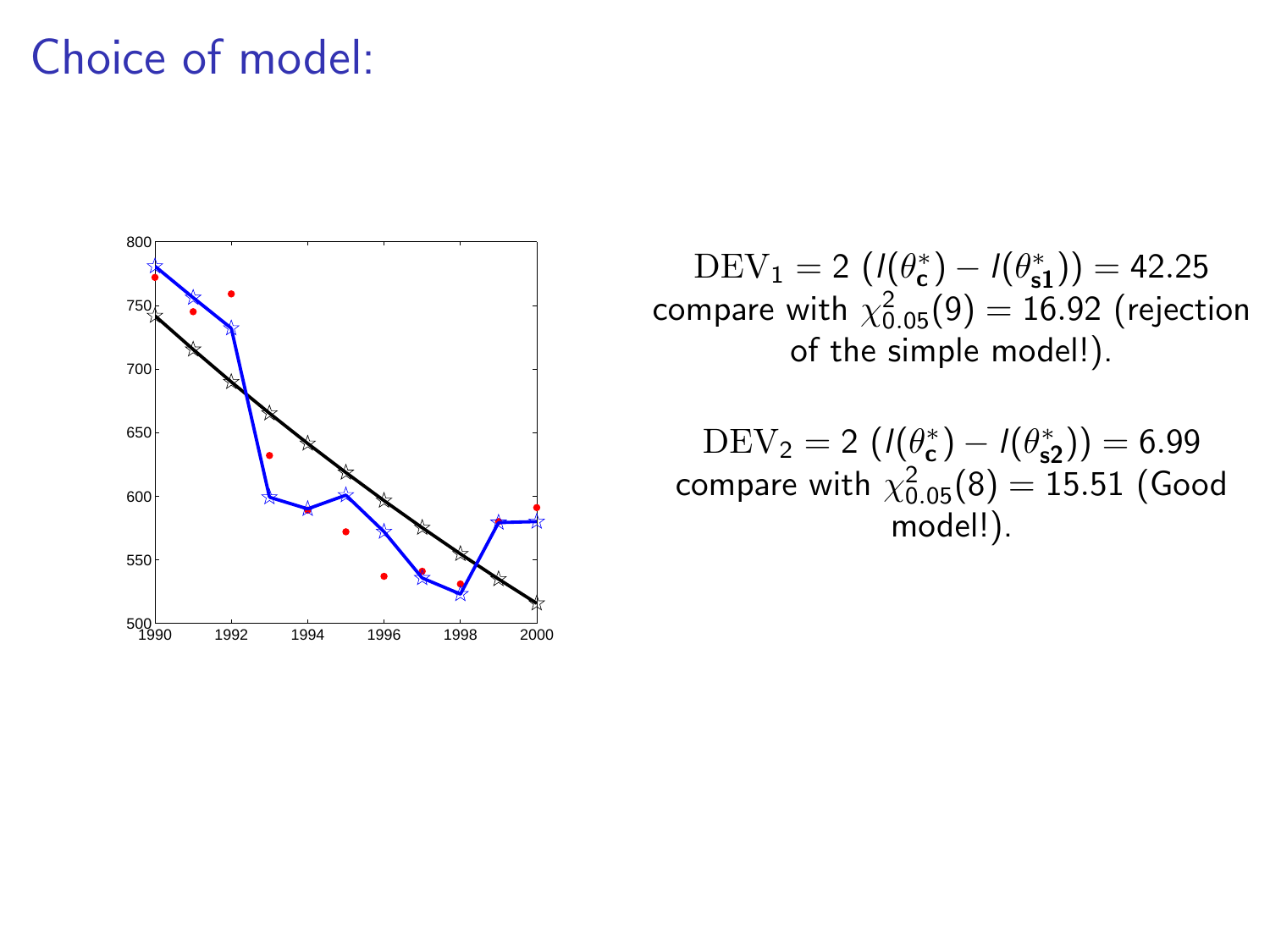## A general Poisson process

Let  $N(B)$  denote the number of events (or accidents) occurring in a region B. Consider the following list of assumptions:

- (A) More than one event can not happen simultaneously.
- (B)  $N(B_1)$  is independent of  $N(B_2)$  if  $B_1$  and  $B_2$  are disjoint.
- (C) Events happen in a stationary (time) and homogeneous (space) way, i.e.  $N(B)$  cdf depends only on size |B| of B.

The process for which we can motivate that (A–B) are true is called a Poisson point process. It is a stationary (homogenous) process with constant intensity  $\lambda$  if (A–C) holds and  $N(B) \in Po(\lambda|B|)$ .

$$
\begin{array}{|c|c|}\n \hline\n x & x \\
x & x \\
x & B_1 \\
\hline\n x & B_2\n \end{array}
$$

Figure: 
$$
N(B) = 11
$$
 while  $N(B_1) = 2$ ,  $N(B_2) = 3$ .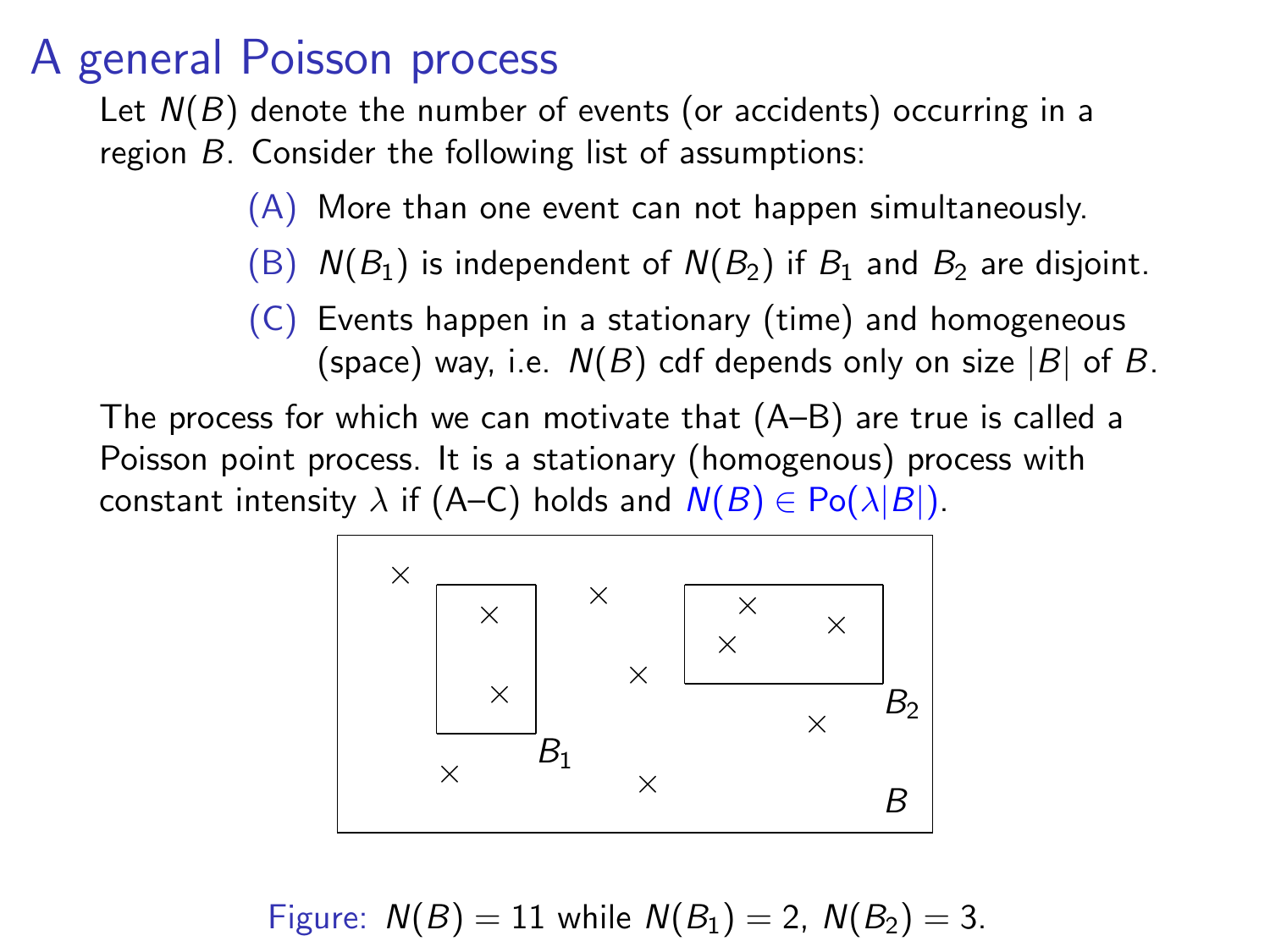## Some actual history - Bombing raids on London

During the bombing raids on London in World War II, one discussed whether the impacts tended to cluster or if the spatial distribution could be considered random. This was not merely a question of academic interest; one was interested in whether the bombs really targeted (as claimed by Germans) or fell at random $^6.$ 

An area in the south of London was divided into 576 small areas of 1/4 km<sup>2</sup> each; the Poisson distribution was found to be a good model.

 $6$ This problem has even influenced literary texts, as the following excerpt from Pynchon's Gravity's Rainbow,

Roger has tried to explain to her the V-bomb statistics; the difference between distribution, in angel's-eye view, over the map of England, and their own chances, as seen from down there. She's almost got it, nearly understands his Poisson equation... " $\ldots$  Couldn't there be an equation for us  $too$ ...."..."... There is no way, love, not as long as the mean density of the strikes is constant ..."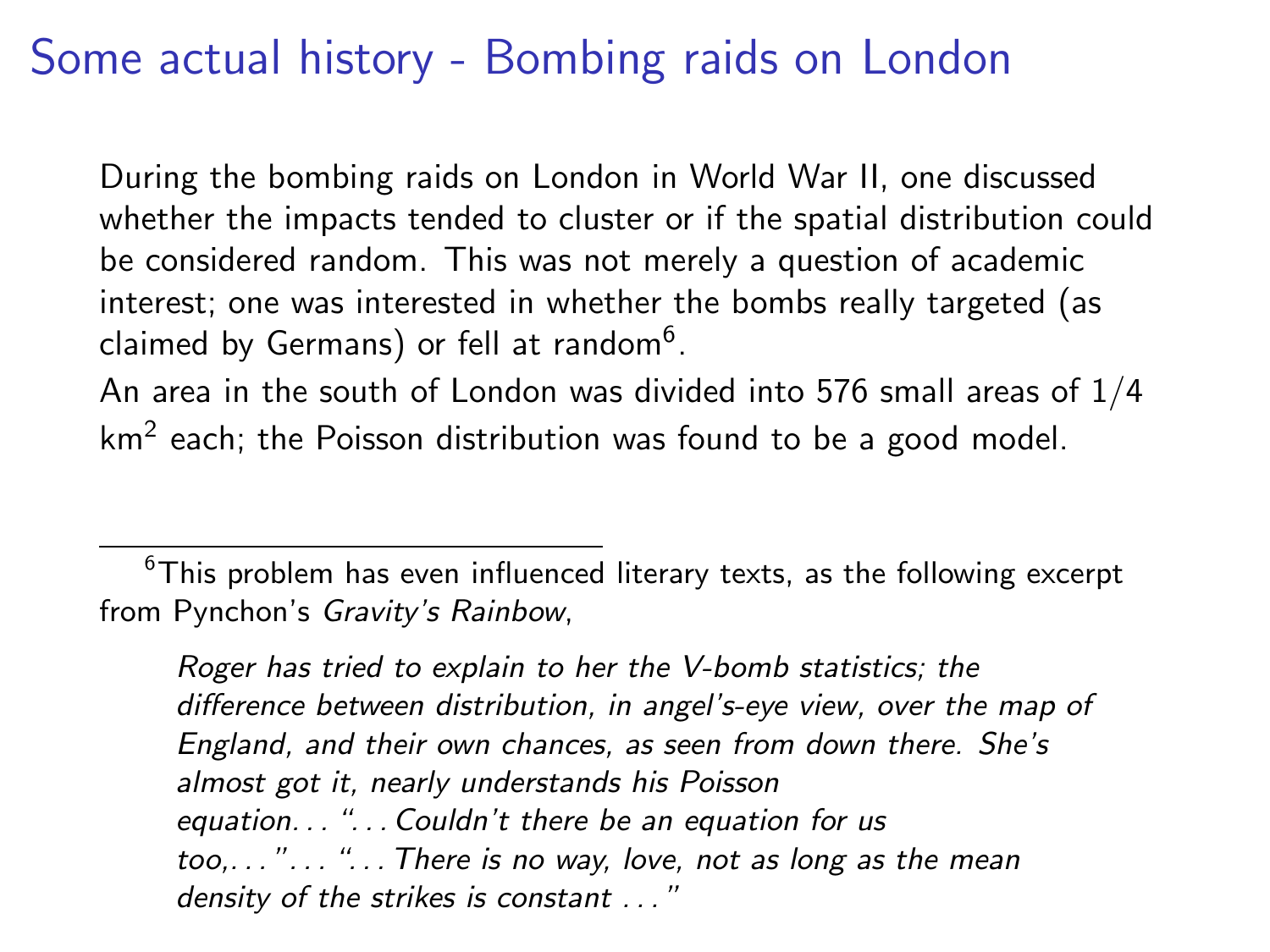## Checking for the constant intensity:



The region is 5.7  $\times$  5.7 m<sup>2</sup>, and refered to as one area unit (au). There are 65 pines in the region, i.e.  $\lambda^* = 65$  au $^{-1}$ . Divide the region in 25 smaller squares, each of size  $0.2 \cdot 0.2 = 0.04$  au<sup>1</sup>. It is expected in average  $0.04 \cdot 65 = 2.6$  trees in each of smaller regions, since homogeneity of trees locations. The true number differs from the average and their variability is modelled as 25 independent Po(2.6) rv.

It was found 1, 5, 4, 11, 2, 1, 1 regions containing 0, 1, 2, 3, 4, 5, 6 pines. The probability-mass function for Po(2.6) is  $p_k = 2.6^k \exp(-2.6)/k!$  and hence one expects to have 25  $\cdot$   $p_i$  smaller regions to contain k plants. Since  $Q = 8.1 < \chi^{2}_{0.05}(7 - 1 - 1) = 11.07$ , the hypothesis about Poisson distribution cannot be rejected.<sup>7</sup>

 ${}^{7}Q=(1-25\rho_{0})^{2}/25\rho_{0}+(5-25\rho_{1})^{2}/25\rho_{1}+\ldots+(1-25\rho_{6})^{2}/25\rho_{6}=8.1.$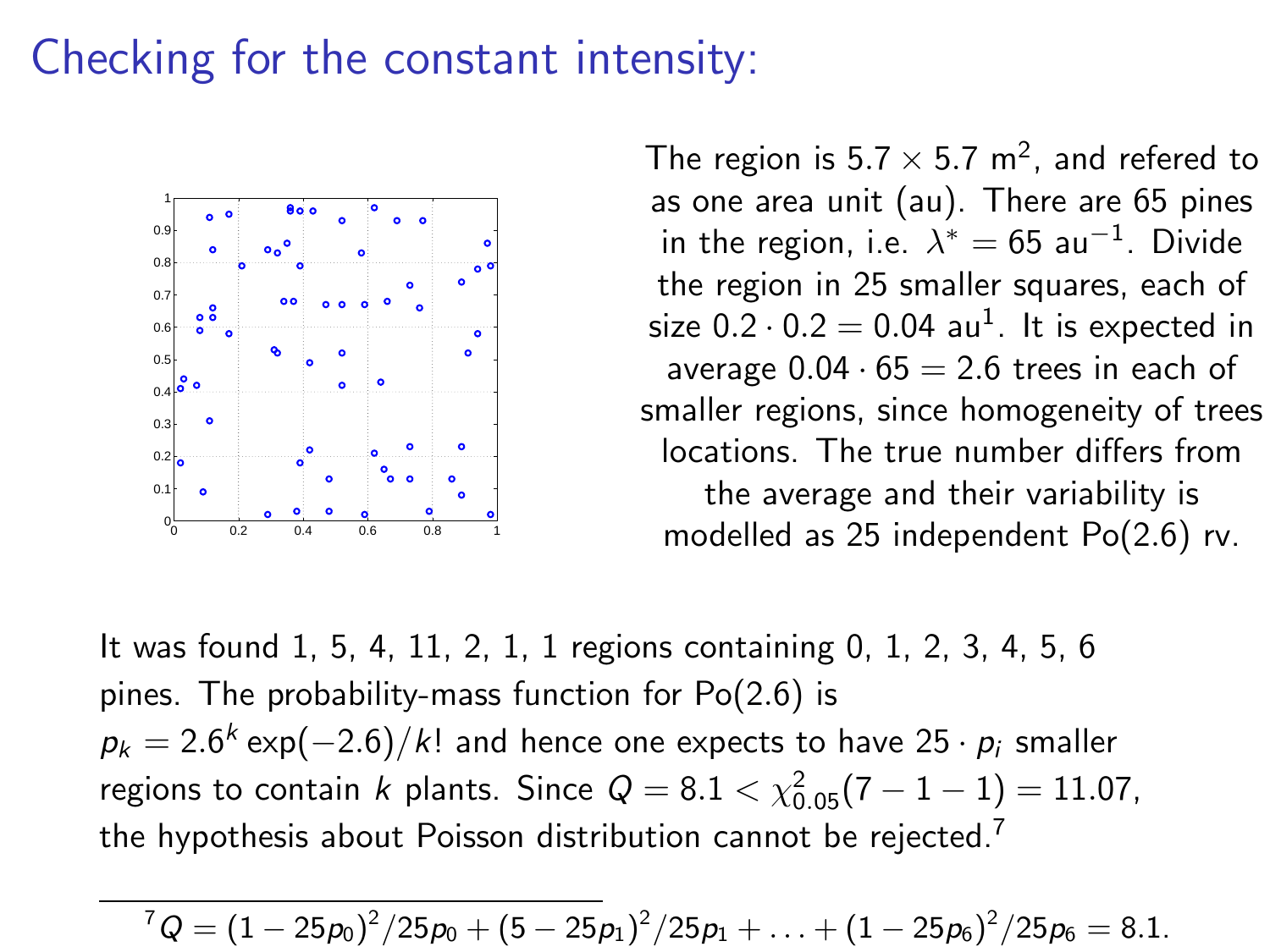## Decomposition of Poisson process:

Suppose A that is true at point  $S_i$  which form PPP with intensity  $\lambda$ .

Let  $B$  be a scenario which can be true or false when  $A$  occurs. At each point  $S_i$  we put a mark "star" if B is true. All remaining  $S_i$  (when B is false) are marked by dots ; see Figure.

If  $B$  is independent of the PPP  $A$ , then the **point processes of stars** and dots are independent Poisson having intensities  $P(B)\lambda$ ,  $(1 - P(B))\lambda$ , respectively.

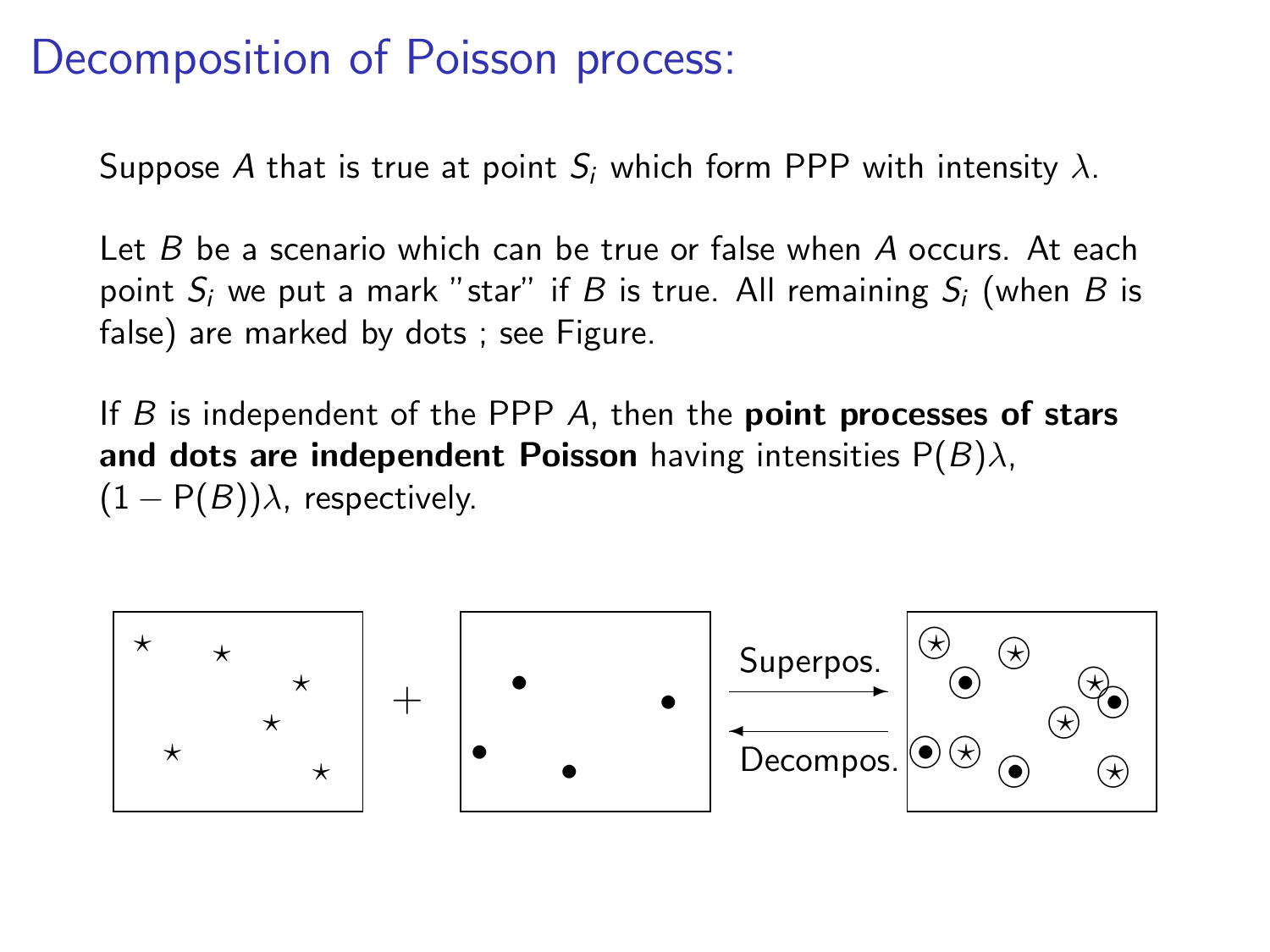## Example:

The number of pines damaged due to pollution was investigated. Let

 $A=$  "20 years or older pine has more than 20% of needles damaged"

define a point process with intensity  $\lambda$ . We find it reasonable to assume that it is a PPP. Consider the scenario

 $B =$  "Pine is old (diameter exceeding some limit) and hence protected".

When  $A$  and  $B$  are true, a protected pine was damaged due to pollution.

Assume that forestry policy requires to have one old protected pine per hundred of pines (20 years or older). If the probability that a (20-year old or older) pine is damaged is independent of its age, then the point process of old and damaged pines is a PPP with intensity

$$
\lambda_{\text{old}} = \lambda \mathsf{P}(B) = \lambda \frac{1}{100}.
$$
<sup>8</sup>

 $^8$ For example, if  $\lambda^*=10000$  [km $^{-2}$ ] and 5% of trees are damaged then the intensity  $\lambda_\mathsf{old}=5$  [km $^{-2}$ ].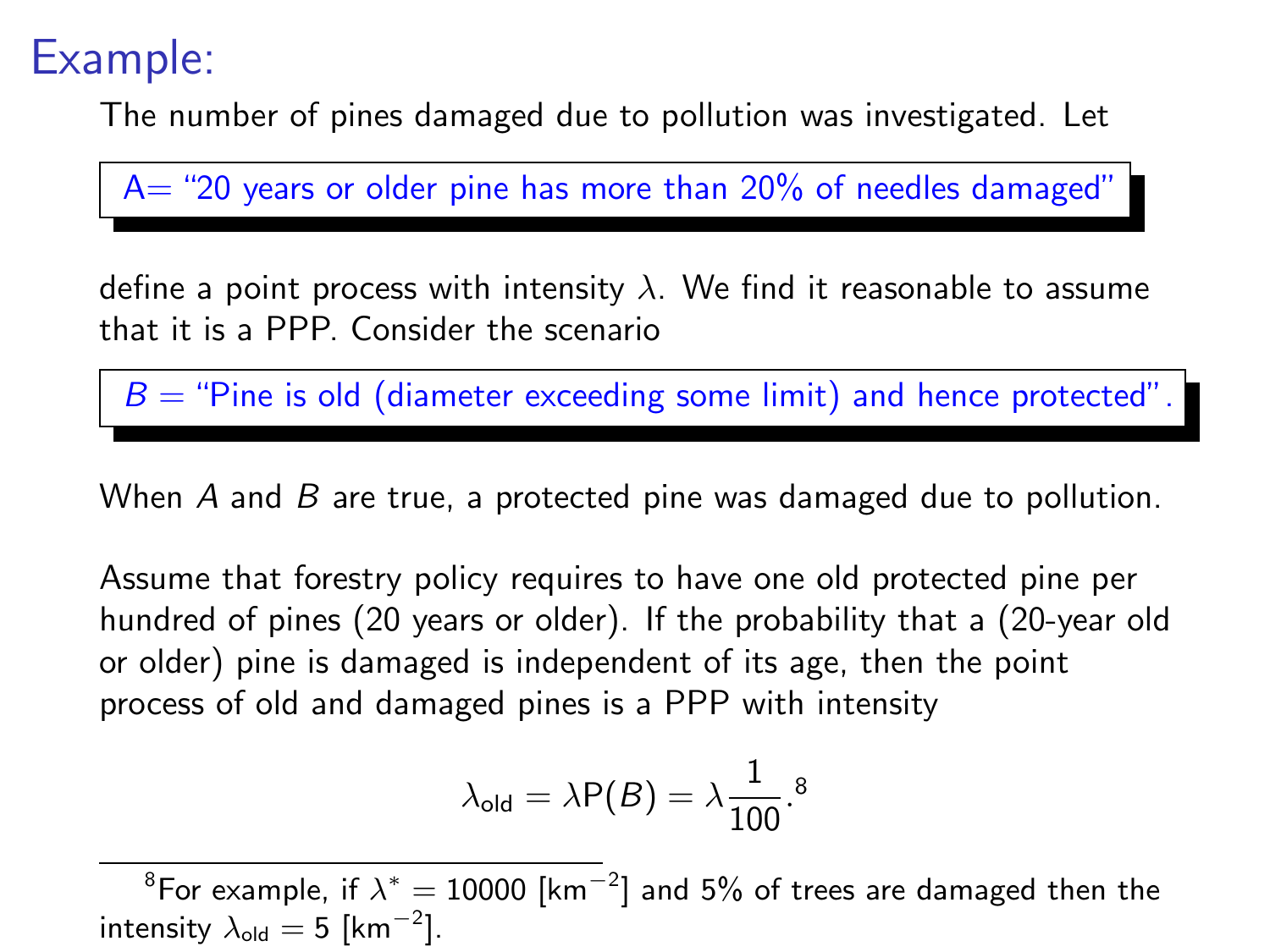## Superposition of Poisson process:

It is not surprising that the reverse operation of superposition of two (or more) independent Poisson processes gives a Poisson process.

Assume that we have two independent Poisson point-processes  $S_i^I$  and  $S_i^H$  with intensities  $\lambda^I$ ,  $\lambda^H$ , respectively. Consider a point process  $S_i$ which is a union of the point processes  $S_i^I$  and  $S_i^{\{I\}}$ . (If  $S_i^I$ ,  $S_i^{\{I\}}$  are marked by stars, dots, respectively, replace all symbols with a ring ( $\circ$ ) and let  $S_i$ be positions of rings.) The point process of  $\mathcal{S}_i$  is a superposition of the two processes and is a PPP itself, with intensity  $\lambda = \lambda' + \lambda''$ .